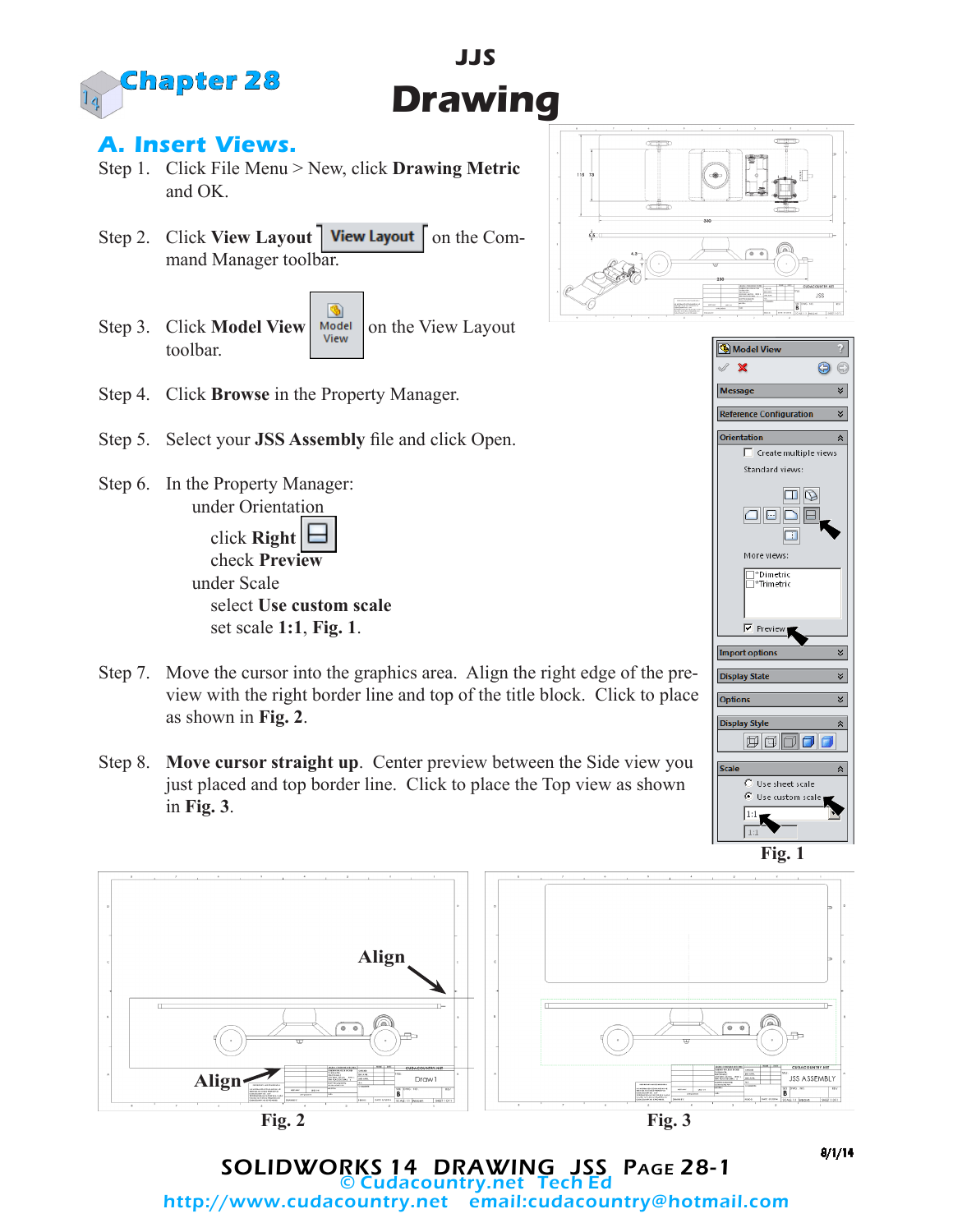- Step 9. Move the cursor to the top left corner of the drawing and click to place the Isometric view, **Fig. 4**.
- Step 10. Click OK  $\bullet$  in the Property Manager.
- Step 11. Click the Isometric view to select it, **Fig. 4**.
- Step 12. In the Property Manager: under Scale select **Use custom scale** set scale **1:2**, **Fig. 5** click OK
- Step 13. Grab any geometry of the Isometric view and move view to space left of Side view, **Fig. 6**.

### **B. Save as "JSS".**

Step 1. Click File Menu > Save As.

Step 2. Key-in **JSS** for the filename and press ENTER.

### **C. Hide Solar Panel.**

Step 1. **Hide Solar Panel** in **Isometric view**. To Hide, **right click** Solar Panel in Isometric view and click Show/Hide > Hide Component, **Fig. 7**.





 $\frac{m}{C^2}$  Drawing View3

**Isometric view**

**Fig. 6**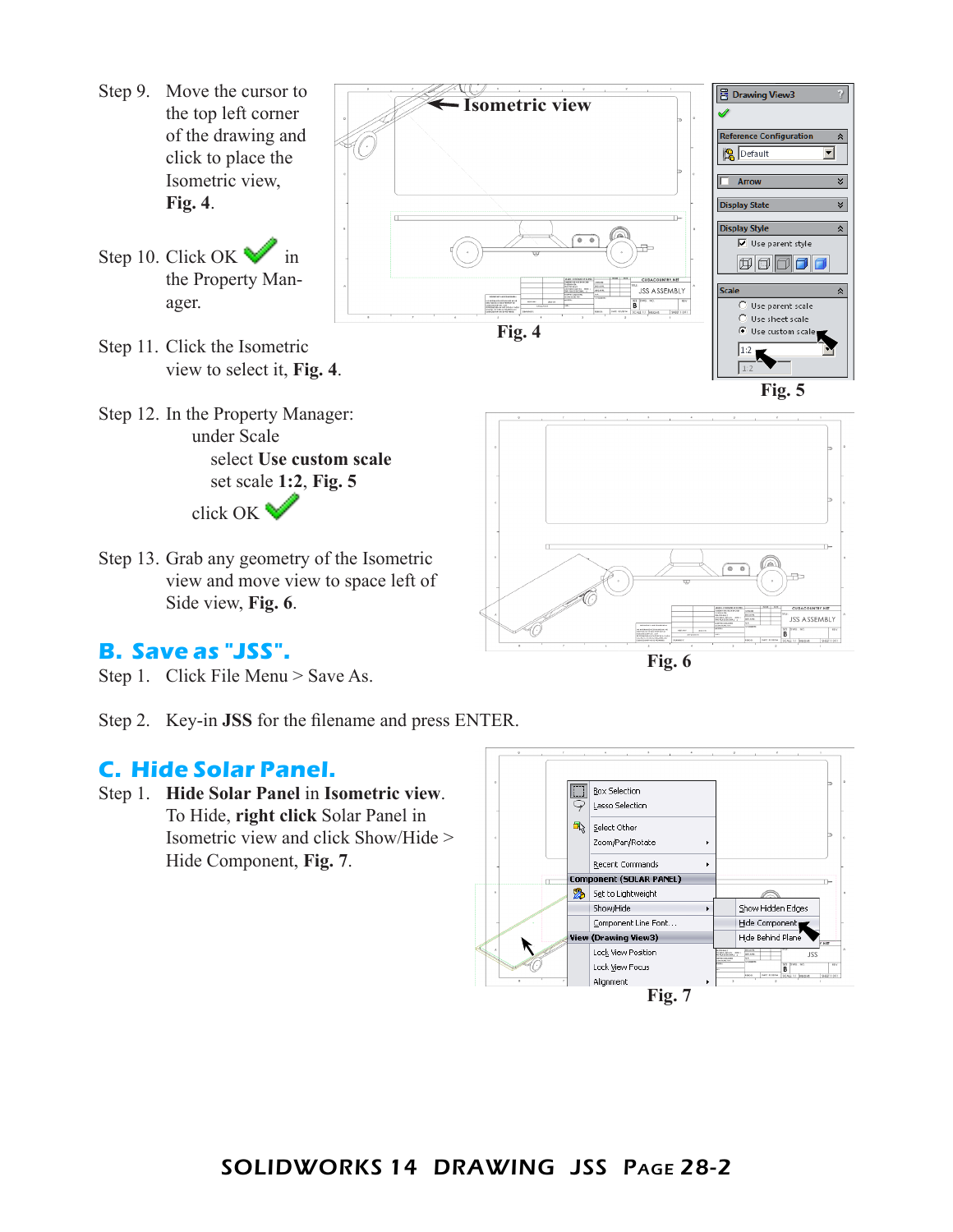# **D. Show Hidden Lines.**







**Fig. 10**

### SOLIDWORKS 14 DRAWING JSS Page 28-3